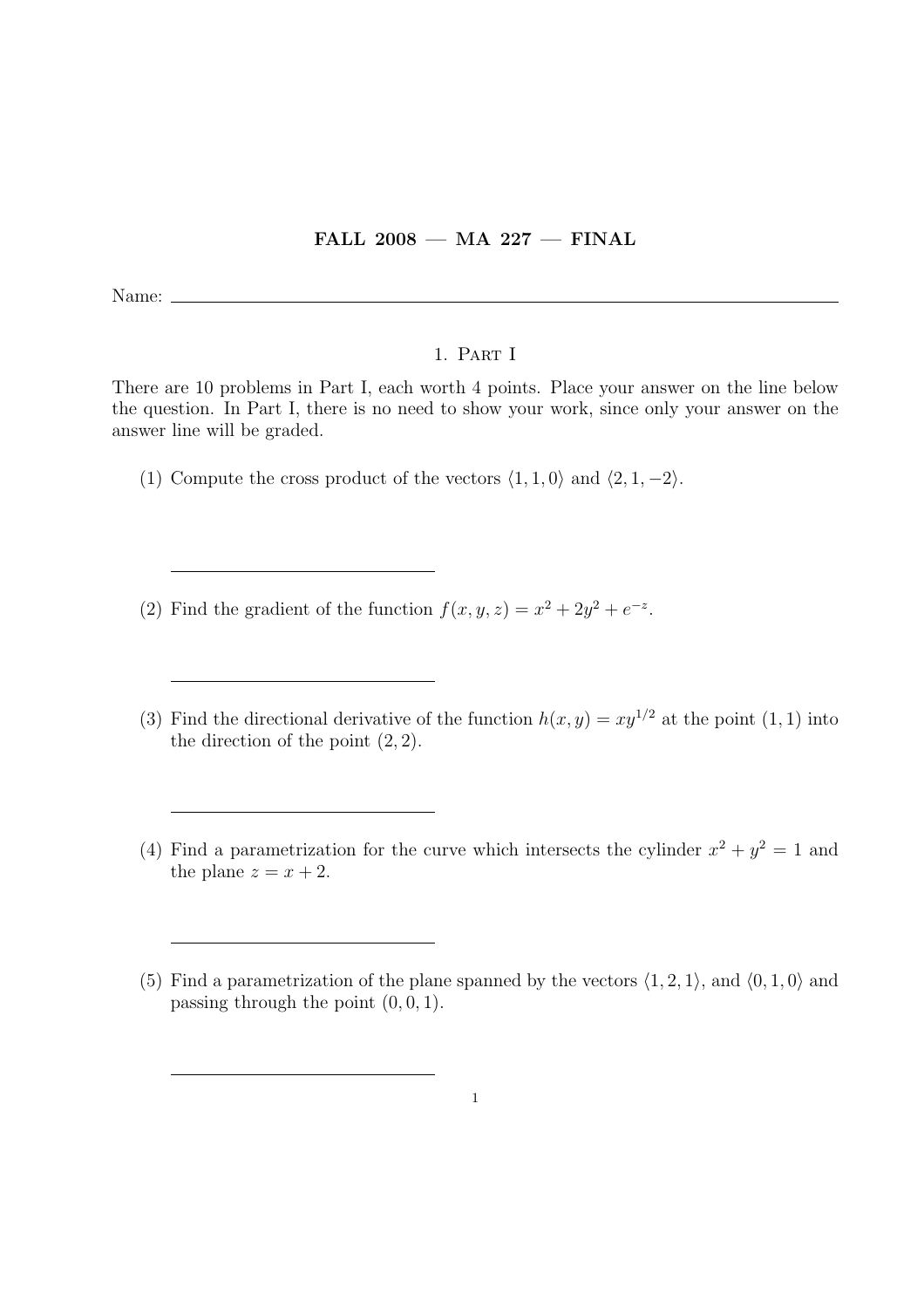$\begin{array}{l} \text{ 2 } \\ \text{ 3 } \\ \text{ 4 } \\ \text{ 5 } \\ \text{ 6 } \\ \text{ 7 } \\ \text{ 8 } \\ \text{ 8 } \\ \text{ 9 } \\ \text{ 1 } \\ \text{ 1 } \\ \text{ 1 } \\ \text{ 1 } \\ \text{ 2 } \\ \text{ 1 } \\ \text{ 1 } \\ \text{ 2 } \\ \text{ 1 } \\ \text{ 2 } \\ \text{ 1 } \\ \text{ 2 } \\ \text{ 2 } \\ \text{ 2 } \\ \text{ 2 } \\ \text{ 3 } \\ \text{ 4 } \\ \text{ 5 } \\ \text{ 6 } \\ \text{ 7 } \\ \text{ 8 } \\ \text{$ 

- (6) Find the linearization  $L(x, y)$  of  $f(x, y) = ye^x$  at the point  $(0, 2)$ .
- (7) Evaluate  $\int_S 3dS$  where S is the unit circle with radius 1.
- (8) Change the order of integration in the iterated integral:  $r<sup>1</sup>$  $\int_0^1 (\int_y^1$  $\int_{y}^{1} f(x, y) dx dy$ .
- (9) Compute div **F** when  $\mathbf{F}(x, y, z) = \langle x^2, y^2, z^2 \rangle$ .
- (10) Compute curl **F** when  $\mathbf{F}(x, y, z) = \langle xy, \cos(xy), 0 \rangle$ .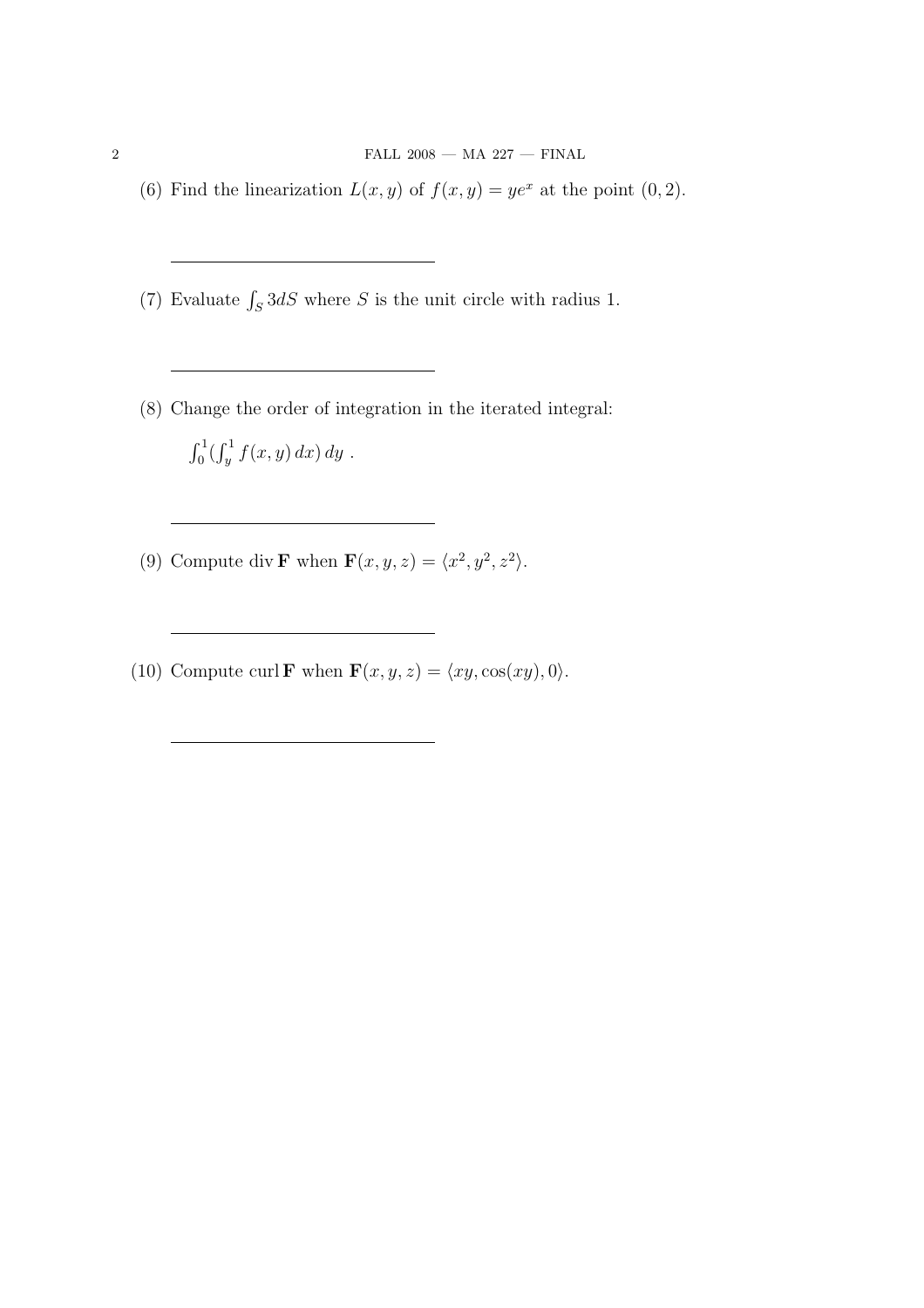## 2. Part II

There are 6 problems in Part II, each worth 10 points. On Part II problems show all your work! Your work, as well as the answer, will be graded. Your solution must include enough detail to justify any conclusions you reach in answering the question.

(1) Find an equation of the plane passing through  $A(0, 1, -0)$ ,  $B(2, 1, 1)$ , and  $C(0, -1, 1)$ . What is the angle between this plane and the  $xy$ -plane?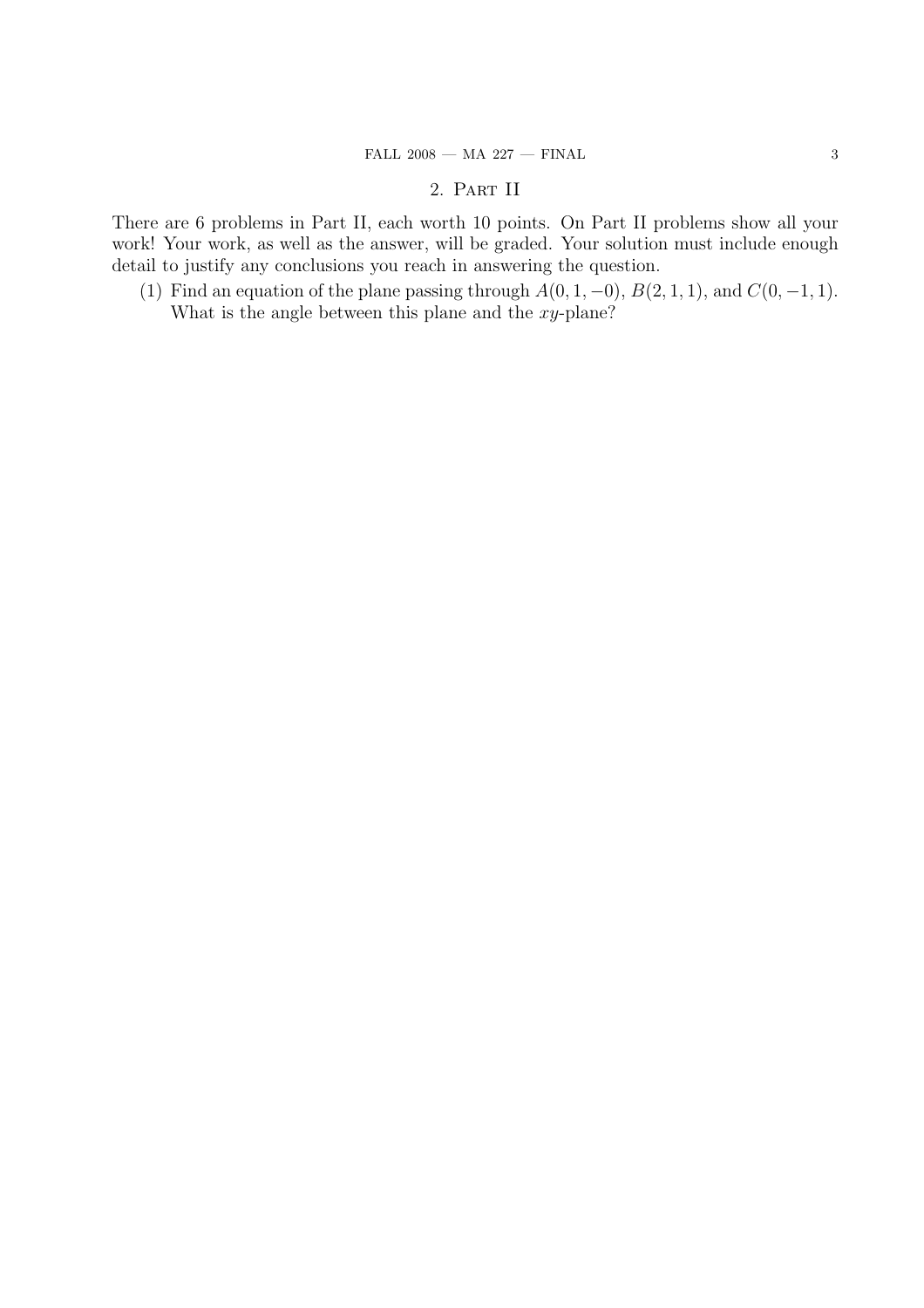(2) Find and classify the critical of the function

$$
f(x,y) = y^3 + yx^2 + 3y^2 + x^2
$$

points. In other words find the local maximum and minimum values and saddle points.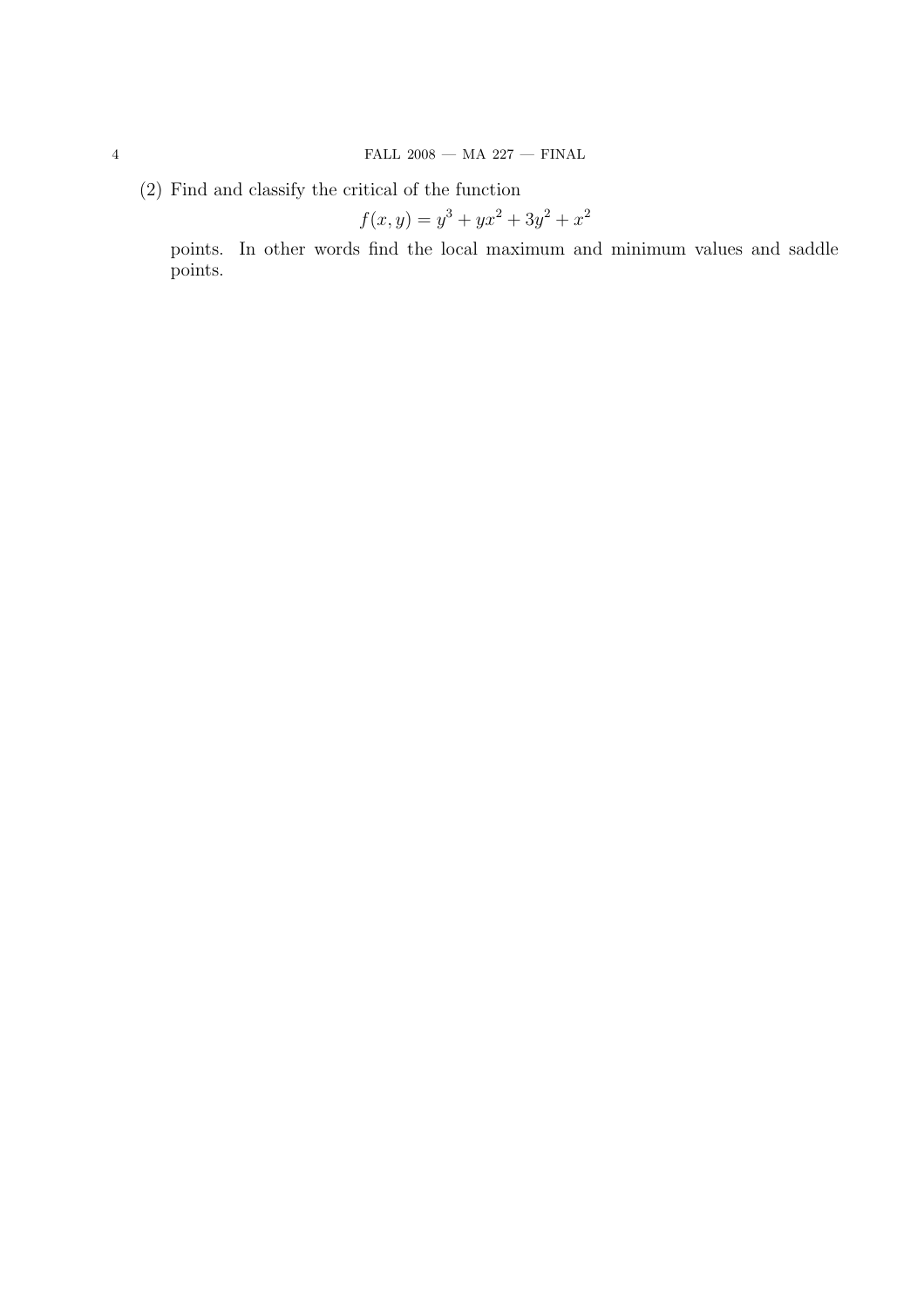(3) Evaluate the integral  $\iiint_E (x^2 + y^2) dV$ , where E is the cone which lies between  $z = 0$ and  $z = 1 \overline{\mathbf{u}}$  $x^2 + y^2$ .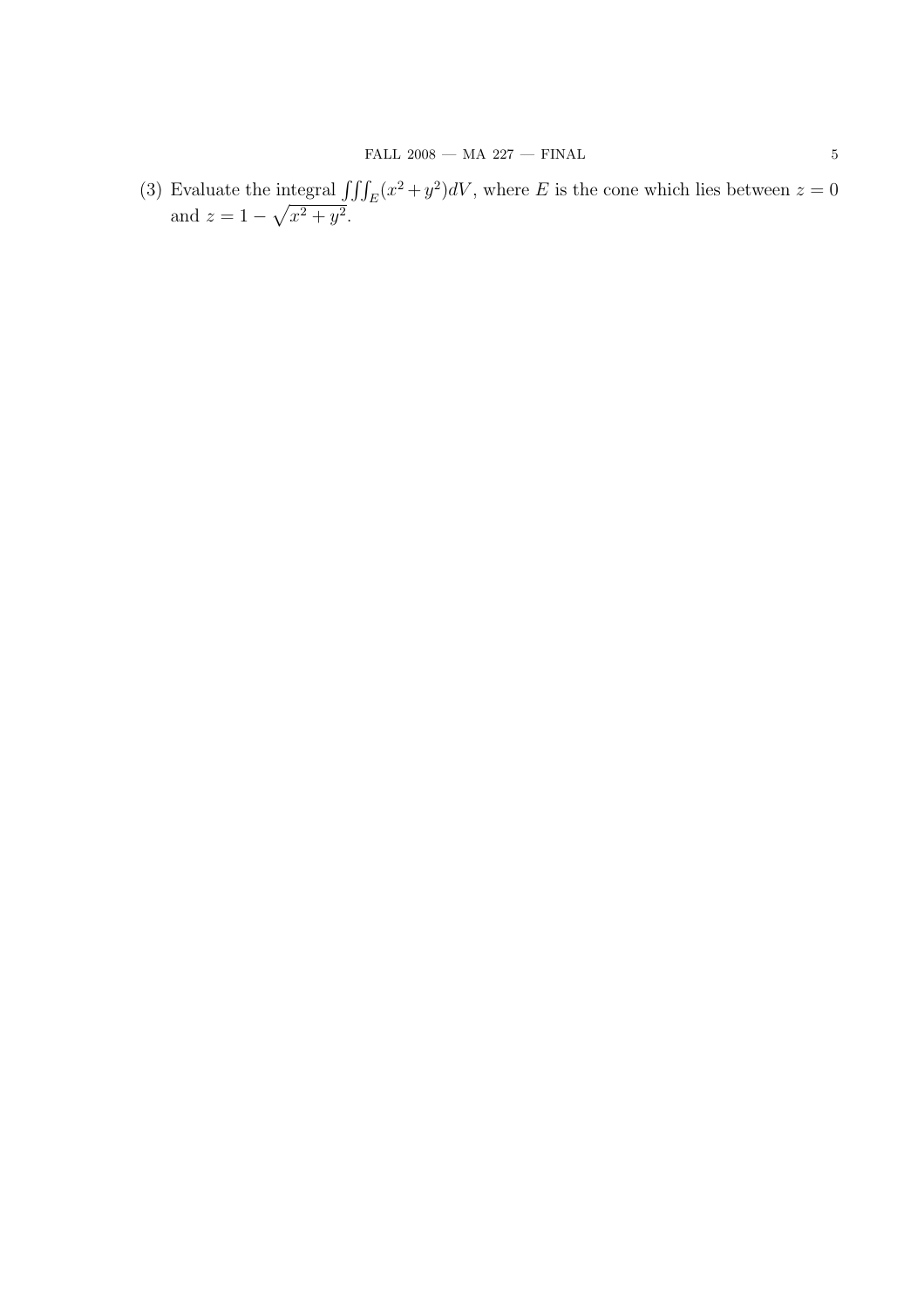(4) Let C be the circular arc from  $(1,0)$  to  $(-1,0)$ . Evaluate  $\int_C x dx + y dy$  by using the fundamental Theorem of line integrals as well as by direct integration.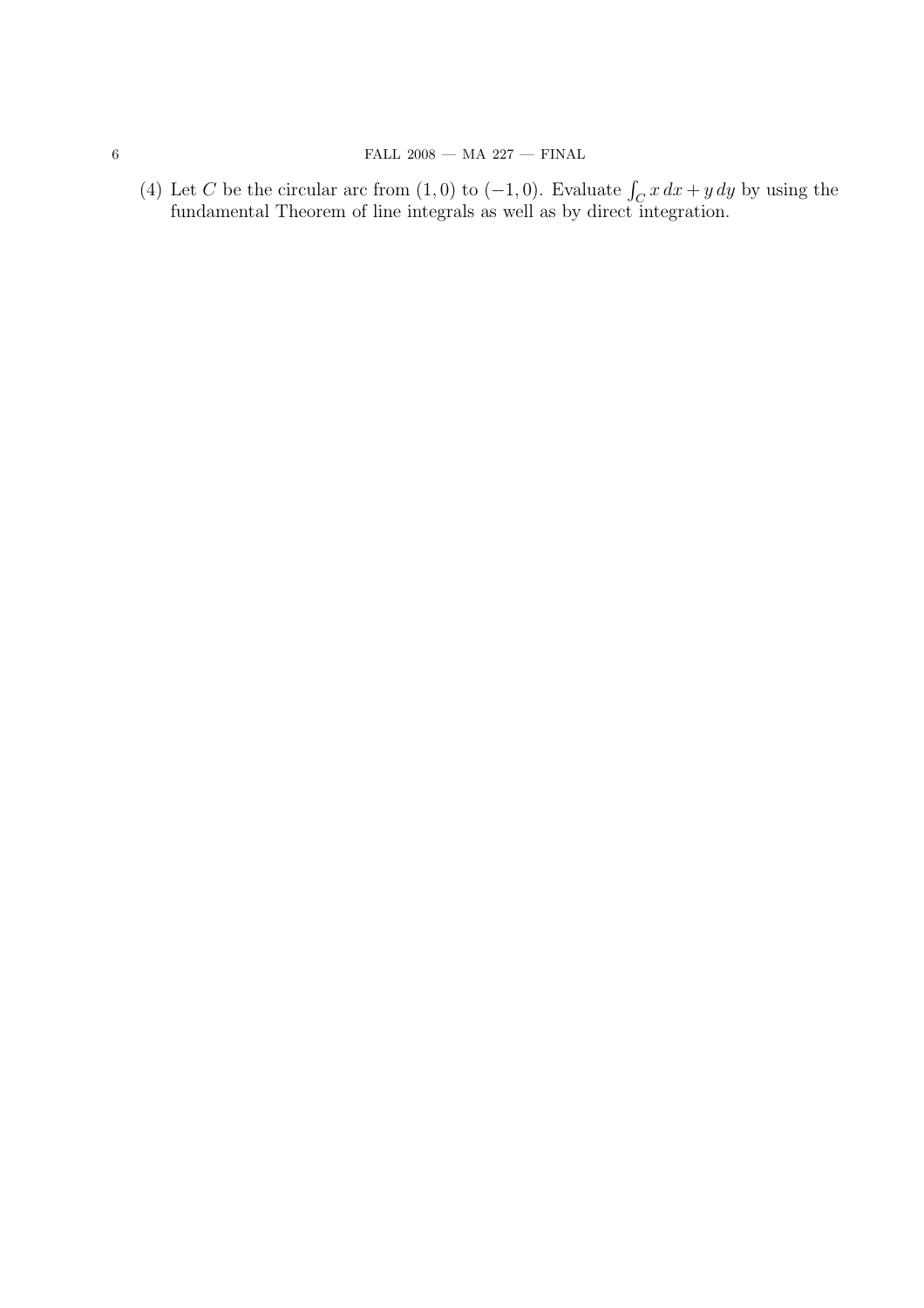(5) A surface S is given parametrically by  $\mathbf{r}(u, v) = \langle u, v, 1 - u^2 - v^2 \rangle$  where  $u^2 + v^2 \leq 1$ . Evaluate the area of the surface S.